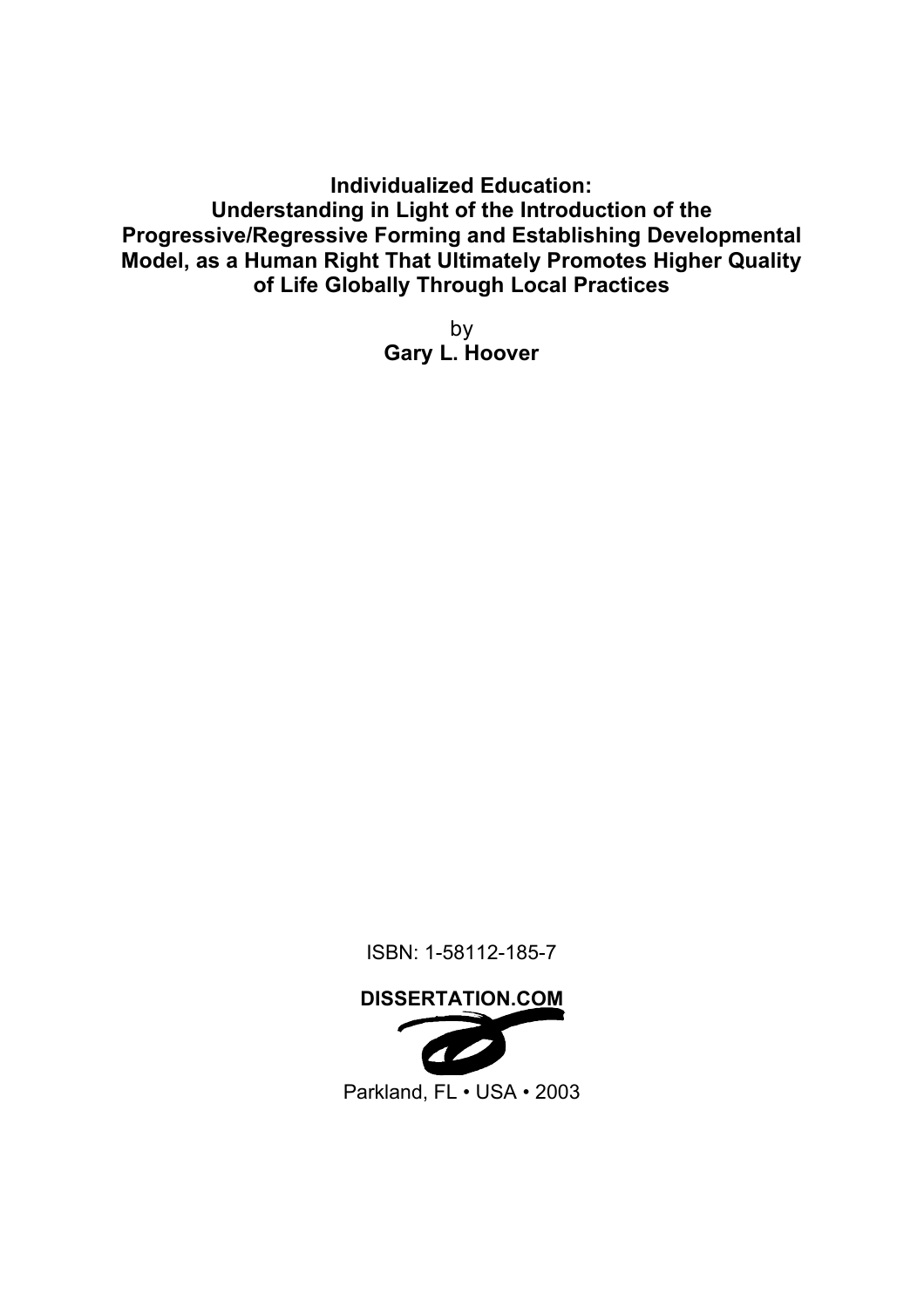*Individualized Education: Understanding in Light of the Introduction of the Progressive/Regressive Forming and Establishing Developmental Model, as a Human Right That Ultimately Promotes Higher Quality of Life Globally Through Local Practices*

> Copyright © 2002 Gary L. Hoover All rights reserved.

> > Dissertation.com USA • 2003

ISBN: 1-58112-185-7 www.Dissertation.com/library/1121857a.htm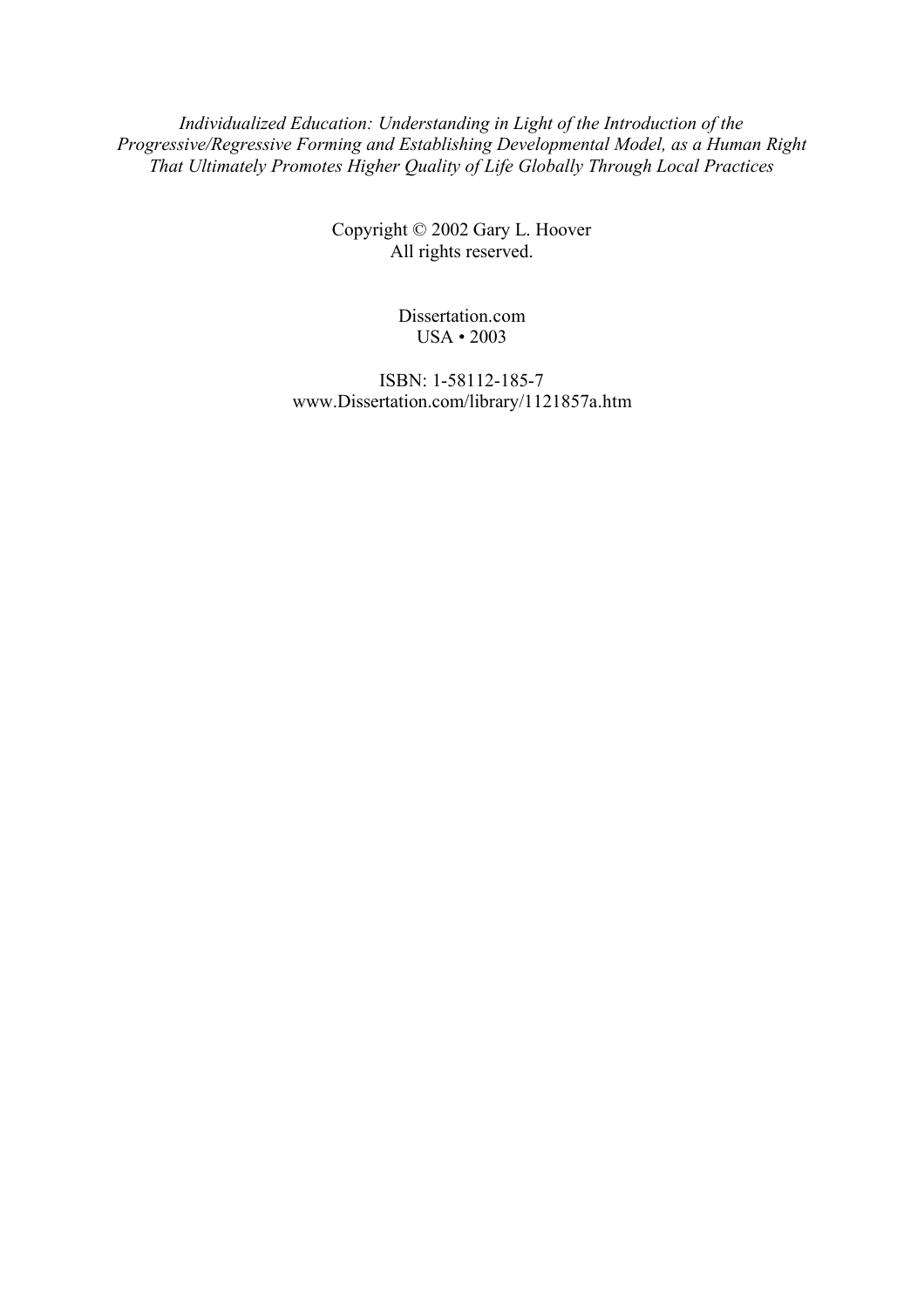Individualized Education: Understanding in Light of the Introduction of the Progressive/Regressive Forming and Establishing Developmental Model, as a Human Right That Ultimately Promotes Higher Quality of Life Globally Through Local Practices

> Gary Leroy Hoover SN: 156-24-873 16 May 2002 Ph.D. Thesis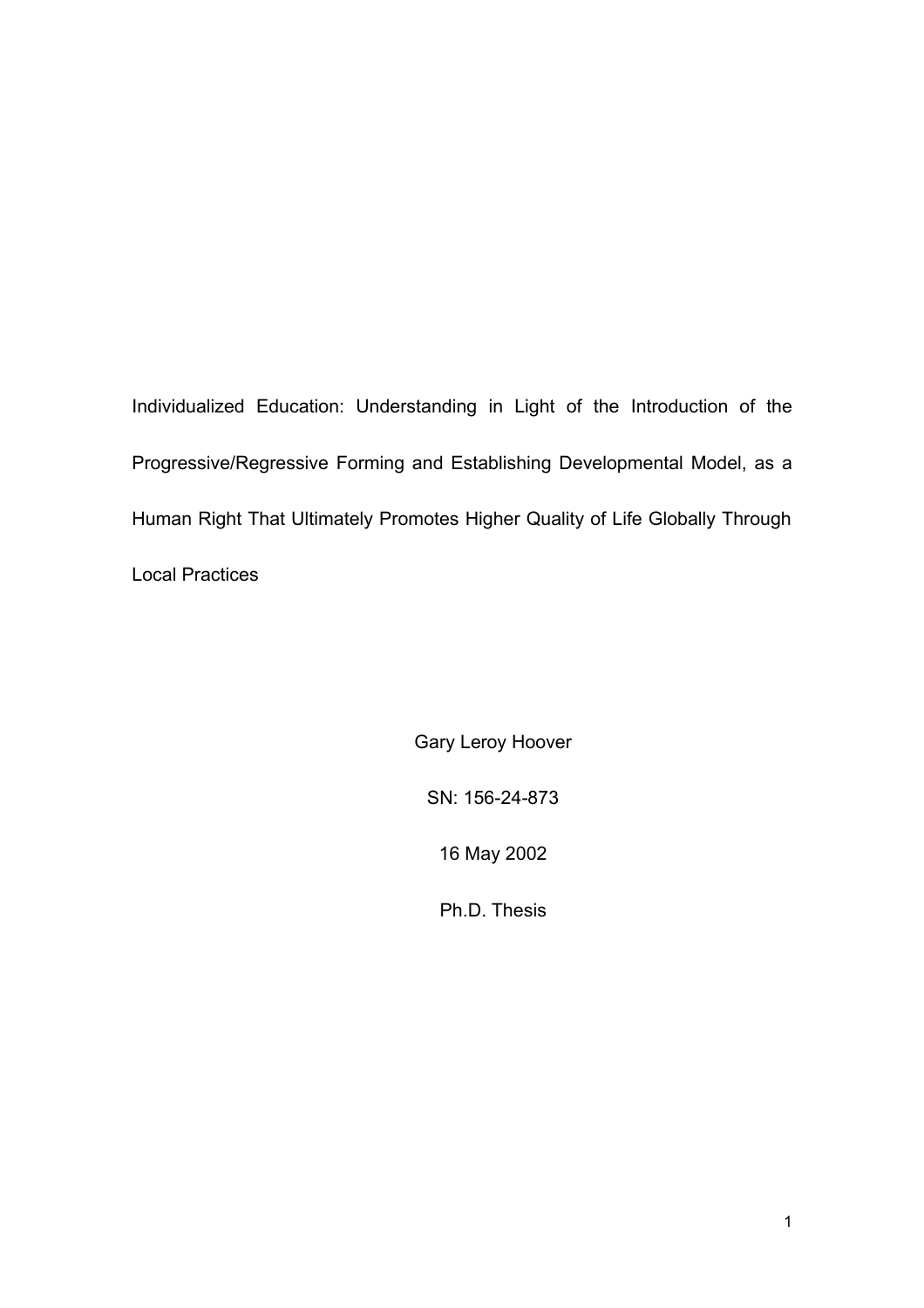Individualized educational programs, designed for both an individual and networking and collaborating between individuals, are based upon individuals' development, alignment and "fit" into groups and organizations, or cultures (Sharf 50). Individuals in light of globalization increasingly have more diversity to understand, accept, find self-identify within, and attach themselves. Individuals which en masse are subcultures that identify with particular views of the world and are likely, especially due modern travel, migration, immigration, and the internet, and other media portrayal of the world to hold values, beliefs, and practices incongruent to those of the culture in which they live, incongruent to their families, peers, community, State, nation, or a majority within the world at large (Feeney 73, Gutek 297-304).

In the process of designing individualized education programs, the position of the individual as they view themselves must be examined against the values, beliefs, and practices of the larger socio-cultural structures. The individual must be enabled to be, through programs geared toward probable success in larger more global settings, successful in surviving and granted equal access to opportunity for prospering without sole reliance upon state assistance or charity. Furthermore, the individualized system must work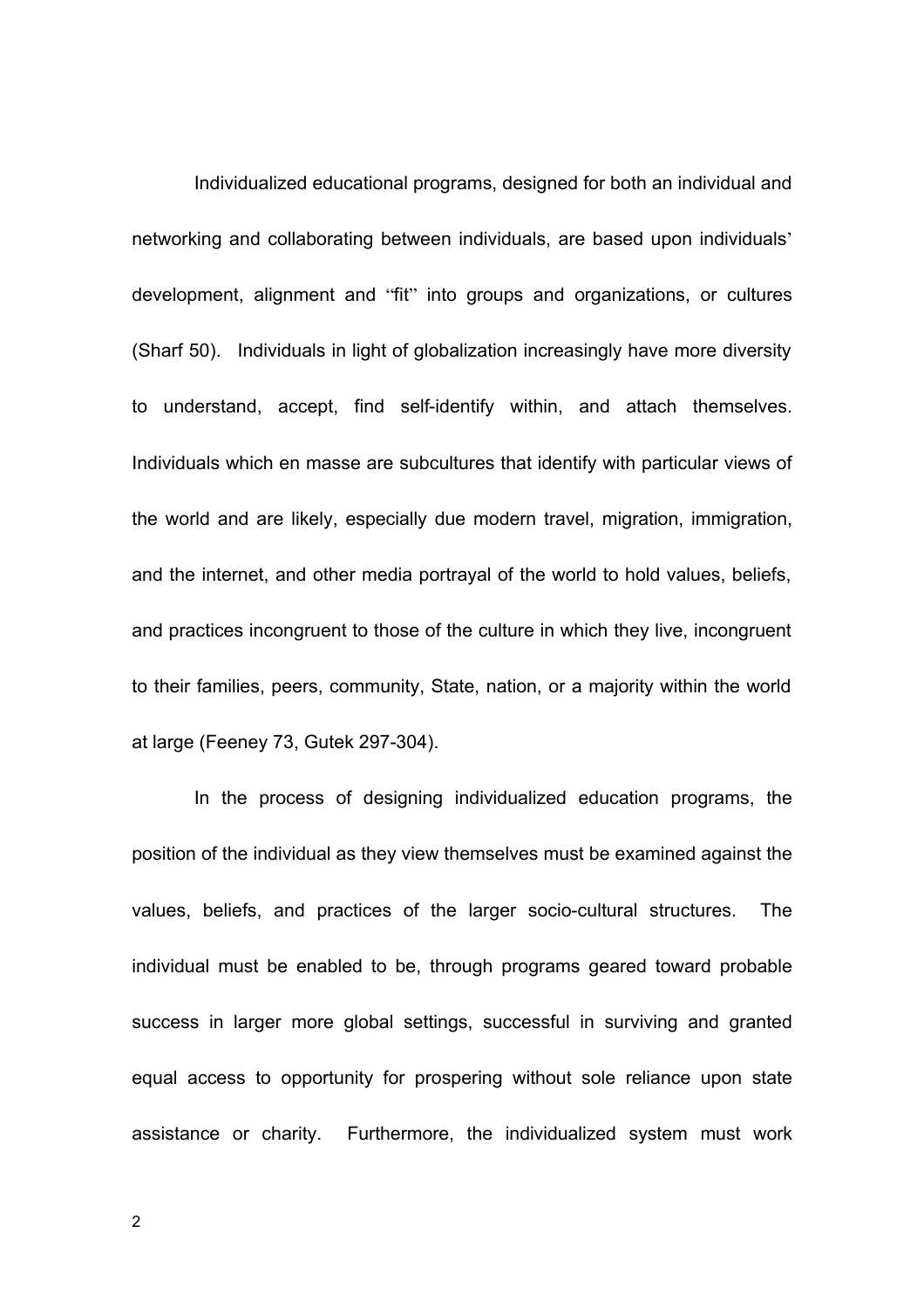toward ensuring basic needs of all individuals from any threats to include individual's threats to other individuals or groups, or individual's threats to themselves, and this system must, while incorporating traditional and cultural values take a postmodern approach that accepts changing environmental influences as inevitable (Sharf 279, Usher et al 35-7).

The teacher and environment in the individualized program has to be flexible to various types of personality, such as those described by John Holland, while facilitating, investigating alongside, and directing their students to find a fit for themselves in the society's culture where the student is expected by that society to achieve the minimum prosperity of healthful survival (59, Robbins and Coulter 429-30). Healthful survival incorporates new skills and understandings at each point of development, as determined by a particular socio-cultural environment that promotes an individual toward meeting Abraham Maslow's hierarchical or the Kundalini yoga system's needs of self-actualization and ideal transcendence (Boeree "Maslow," Campbelle 107-15). Points of development are measured by social norms in a culture that governs (holds power over the individuals' potential and probability of being successfully healthful) the individual, be it family (guardian), peers, institutions, local, State, national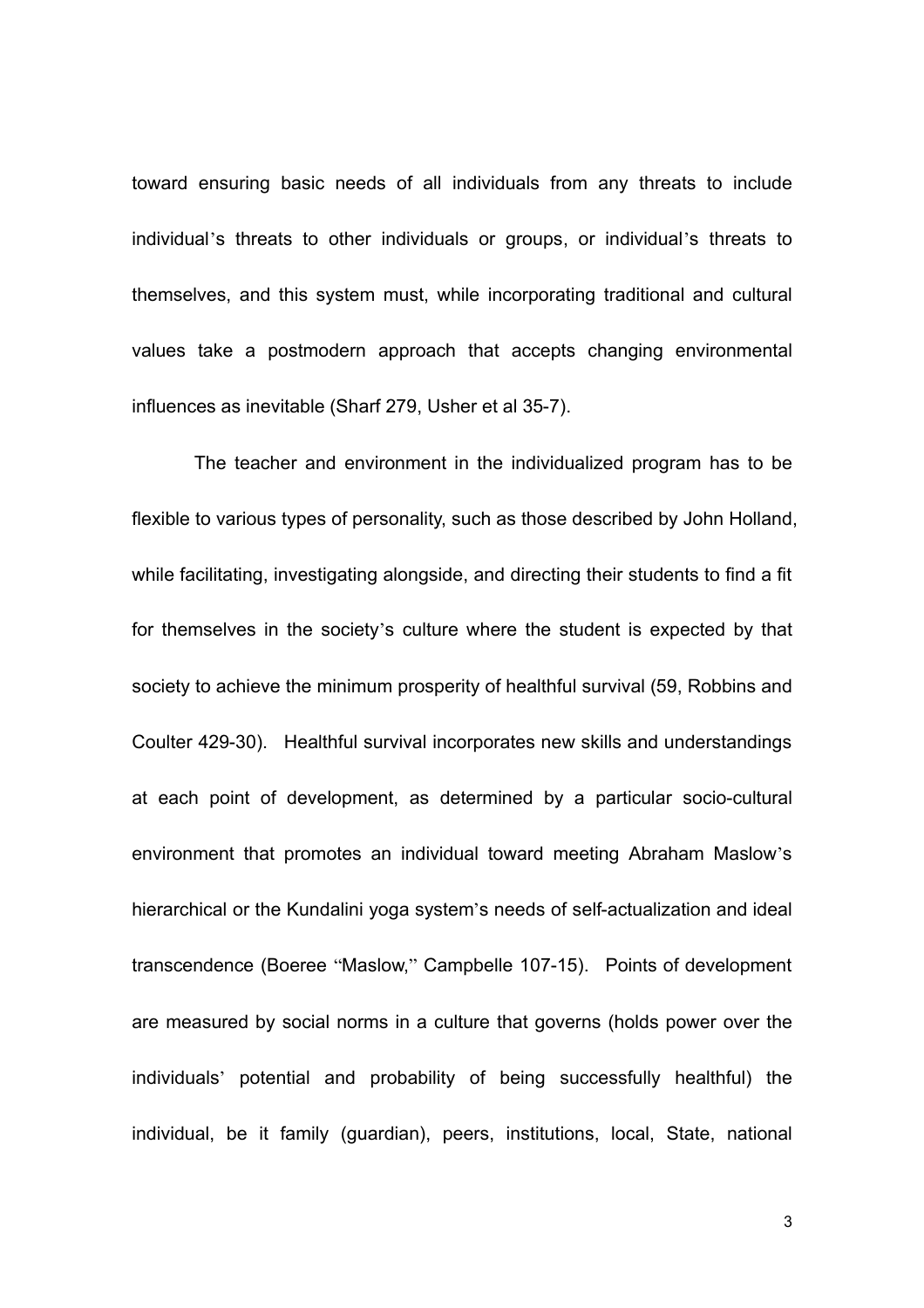governments, or global organizations in contrast to the individual's placement on Abraham Maslow's hierarchical or the shat-chakra structure representative of that individual's momentary position in a particular social structure (51, Boeree "Maslow,"). The relative relationship between the individual and their socio-cultural environment can be explored using the progressive/regressive forming and establishing developmental foundation model. The progressive/regressive forming and establishing developmental foundation model process not only shows how sensitive periods overlap and coexist, but also how critical and sensitive periods are created and coexist, how regression of previous stages take place and how the foundations created in the process of regression from one stage to the solidifying of the next stage are susceptible to the regressed stages resurfacing. This working model not only allows a growth trend for the individual to be established over time it in turn also allows the teacher to determine possible imputes to help the facilitator assist the learner in mediating and navigating their way toward self-actualization and their ideal transcendence (Corey 96-7, Clifford 88). Further, an aggregate of individual socio-cultural trends in a particular direction of socio-cultural development of values shows a shift in socio-cultural developmental norms, acceptable new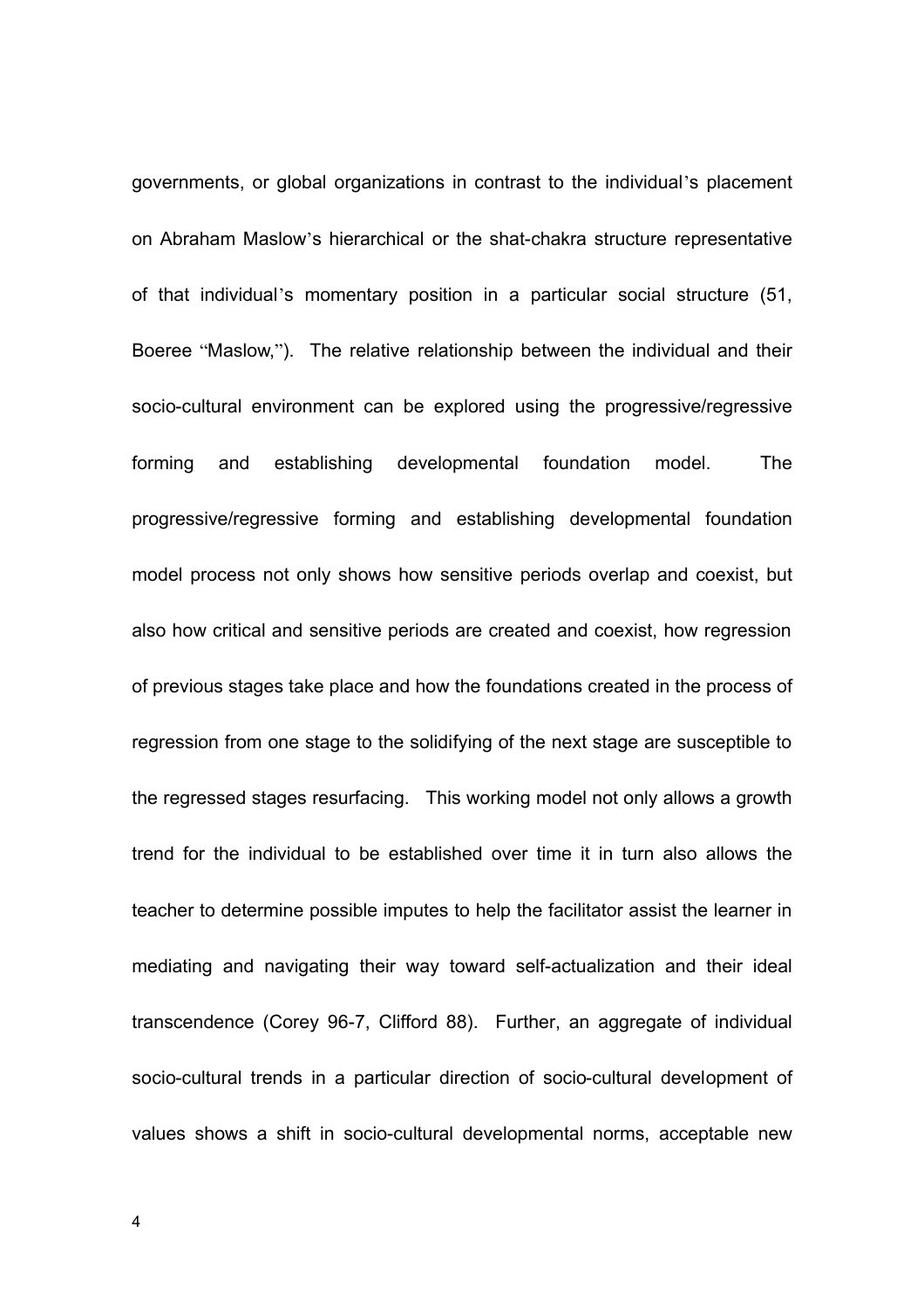behaviors, practices, and beliefs, and offers a basis for prediction of the changes in values of the culture in which the individual focuses, of their own choosing, and works to attain the standards of prosperity of healthy survival (survival as viewed by their chosen socio-cultural environment) (Garcia). While the progressive/regressive forming and establishing developmental foundation model explores larger socio-cultural developmental structures, the model is intended to assist the individual.

A classroom of many personalities (a larger socio-cultural structure), is difficult to manage due the need of adapting materials for meeting the needs, desires, learning styles of, and determining the extent to which all students are learning (Solomon and Perkins 3). However, in the individualized setting the facilitator has only one individual or a few individuals (other than their own personality traits) to directly apply the curriculum (Feeney 220). On the other hand, outside influences still have great affect on the individualized environment (Corey 101, 139, Sharf 169). The individualized program, as larger group programs, still suffers from many problems in areas such as economics, time constraints, cultural conflicts between student, parent (guardian), school (peers, teachers, administration), local, State, and national communities, and global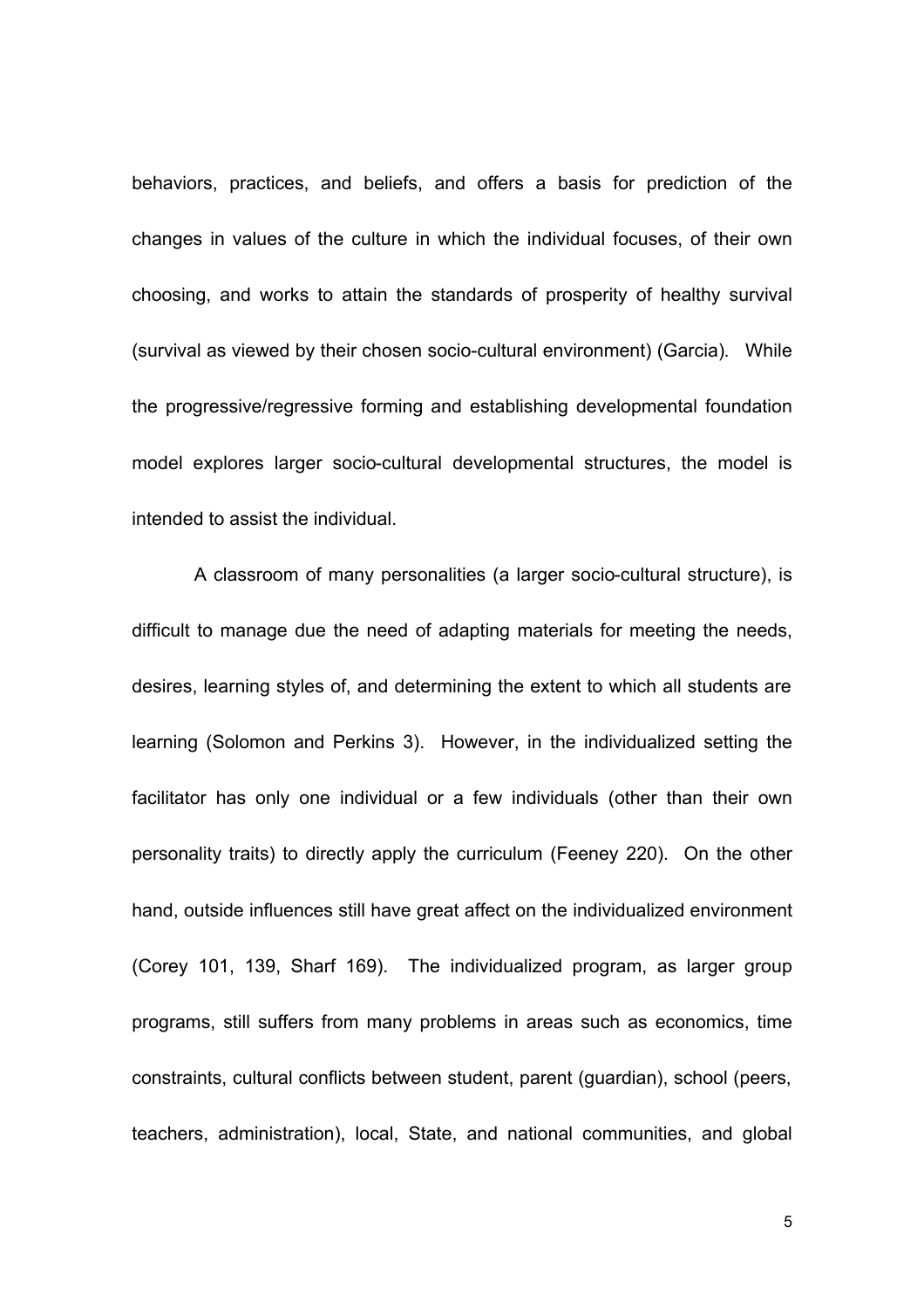influences (Fielder 28, Shaffer 320-24). As well, individualized programs need to be contextual within their particular learning and real world environments (Zelher). Though problems are inevitable, a consistent individualized programming, using the working conceptual progressive/regressive forming and establishing developmental foundation model to track trends that assist balancing curriculum between the individual(s) psychological needs, and influences of biology and genetics, and environmental and generational influences, the facilitator can assist the individual(s) student(s) or a network of individual students or small student groups in reaching each individual's goals successfully (13, Corey 101).

This paper introduces the progressive/regressive forming and establishing developmental foundation model, and shows how this working model relates to a group of individuals and groups, age six to age fifty, involved in the individualized, small group, or network education program process in South Korea.

The goal of this paper, beyond establishing working concepts of the progressive/regressive forming and establishing developmental foundation model in light of the aforementioned group of students and universal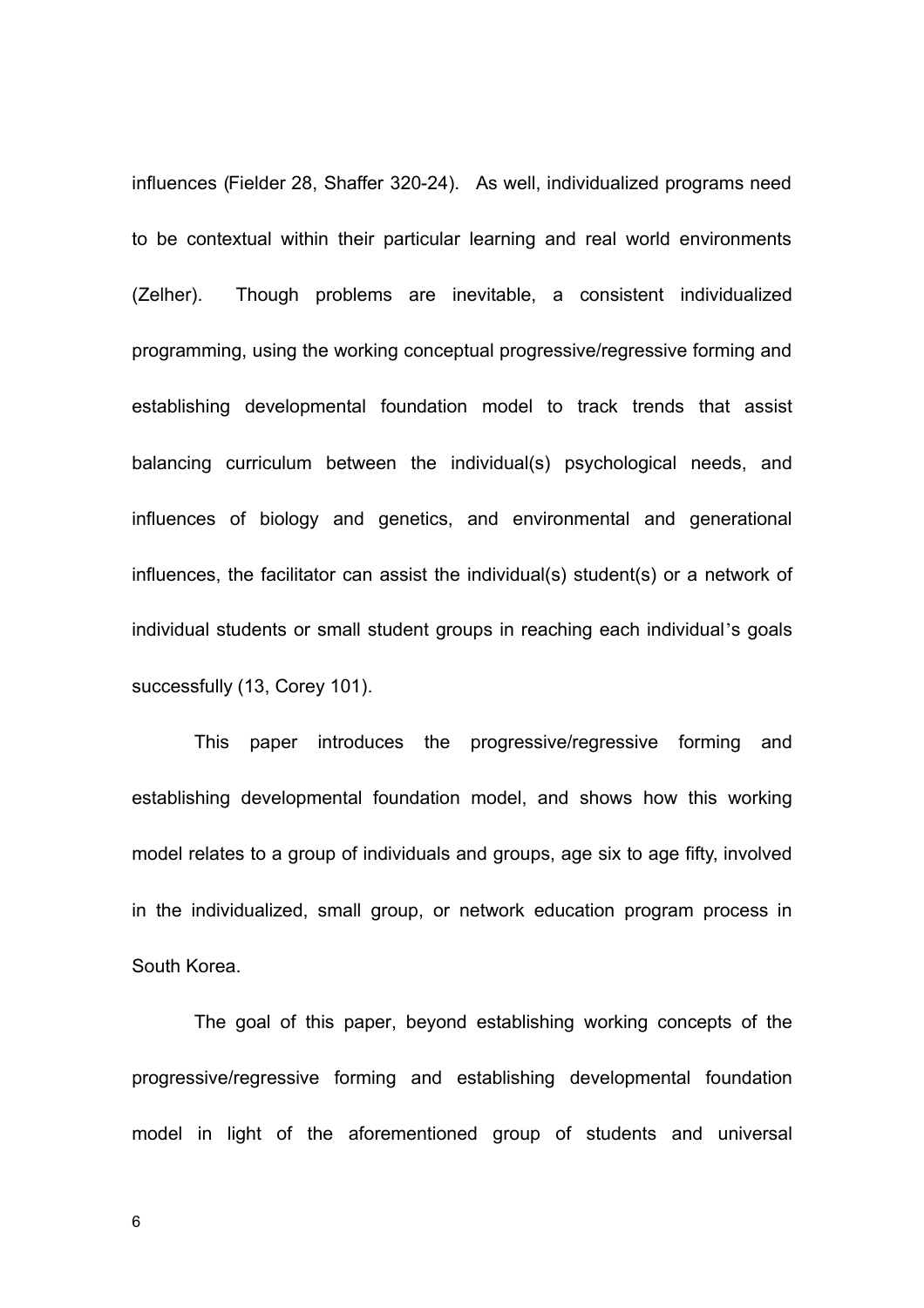applications, is to establish the need to recognize and identify each individual's human right to receive fair access to individualized or customized learning environments, and reflect upon what limits are reasonable for relationships that constitute this environment. Furthermore, this paper will demonstrate how the progressive/regressive forming and establishing developmental foundation model and its postmodern vantage of variation will enable educational systems to take advantage of cultural variations offering more assurances that all individuals' lives will improve qualitatively as the quantity of educated individuals increases to the masses, rather than the privileged few (Clifford 62, Darwin 21).

Biological, psychological, environmental, and generational conditions beyond the control of the individual make each individual unique (22, Schneiderman 76). The individual is an independent building part of a group(s) and larger culture(s), and though the individual acts upon the aggregate trend of all larger social organization, the individual is independent to their particular tastes, views, and decisions, through a very complex process of interaction, interpretation, and action underscored by particulars of one's biological function or genetic makeup and history (22, Locke 64, Rousseau "Social" 49).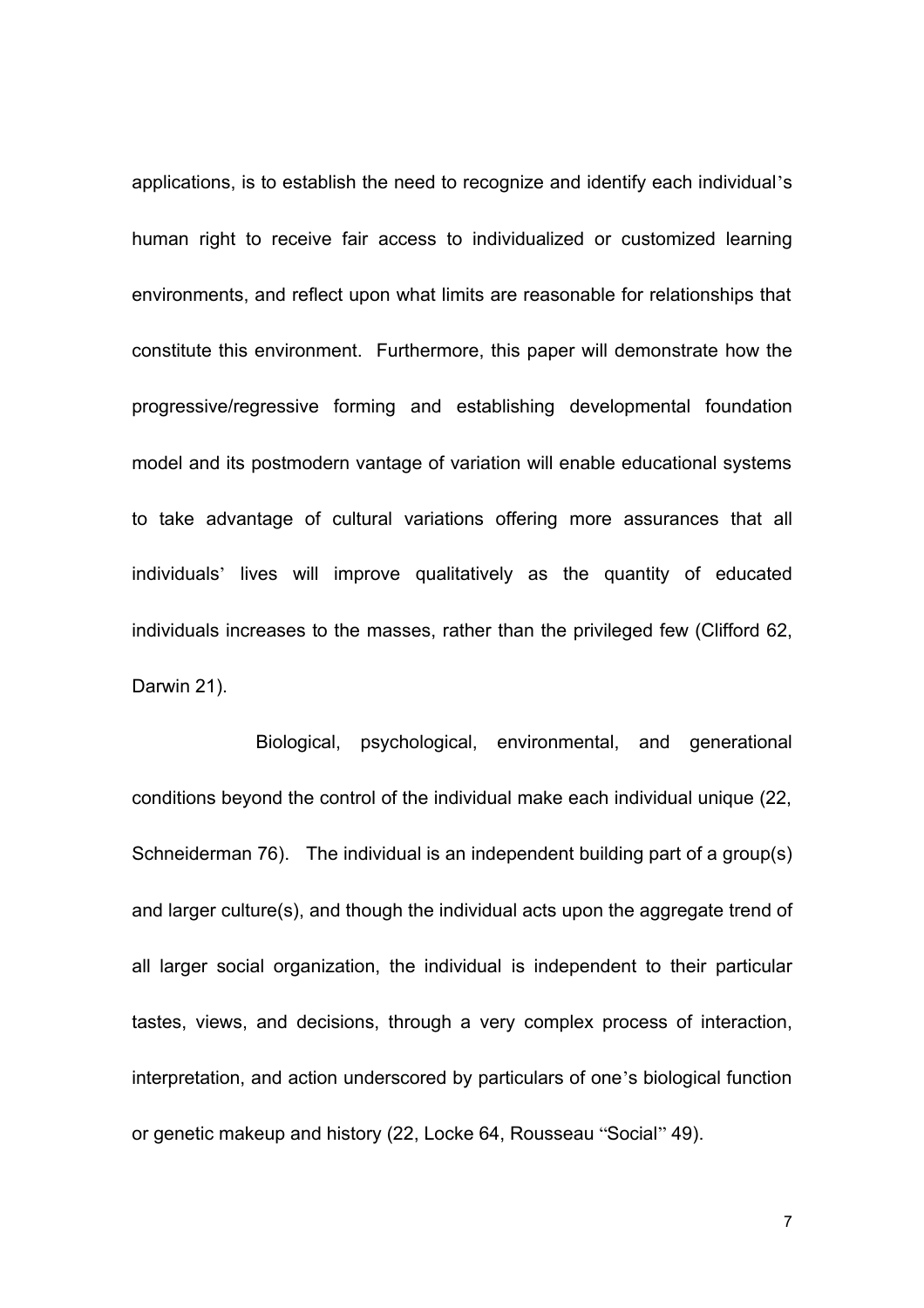The individualized program is any program designed around the human rights of the individual, particular to their beliefs, thoughts, desires, history, genetics, psychology, environments, and abilities (perceived or unperceived by the individual), and "the freedom" of the individual "to act (being) subject to the regulation for the protection of society" (Schneiderman 66, Goodman 97). Because the individual is unable to fully evaluate themselves as much as the counselor or teacher or society is unable to evaluate them fully without input in understanding the individual from the individual's vantage point in good faith, there must be a collaboration between social norms, counselor/facilitator/parental figures, and the individual in the process of defining the individual (Fogel 34, Buckles and LaFazia 46-8, Weiner 61, Schneiderman 61, 72, Rest 80, and Spitzer and Kent 93). However, while there is collaboration and evaluation in the process of defining the individual, the individual is in the ultimate position to promote or obstruct the definition and their own potential success or failure as long as both social norms in some form are available to align with them, and the counselor/facilitator/parental figure open mindedly work in the individual's natural direction to promote the most promising fit for the individual, rather than a negative fit such as offered by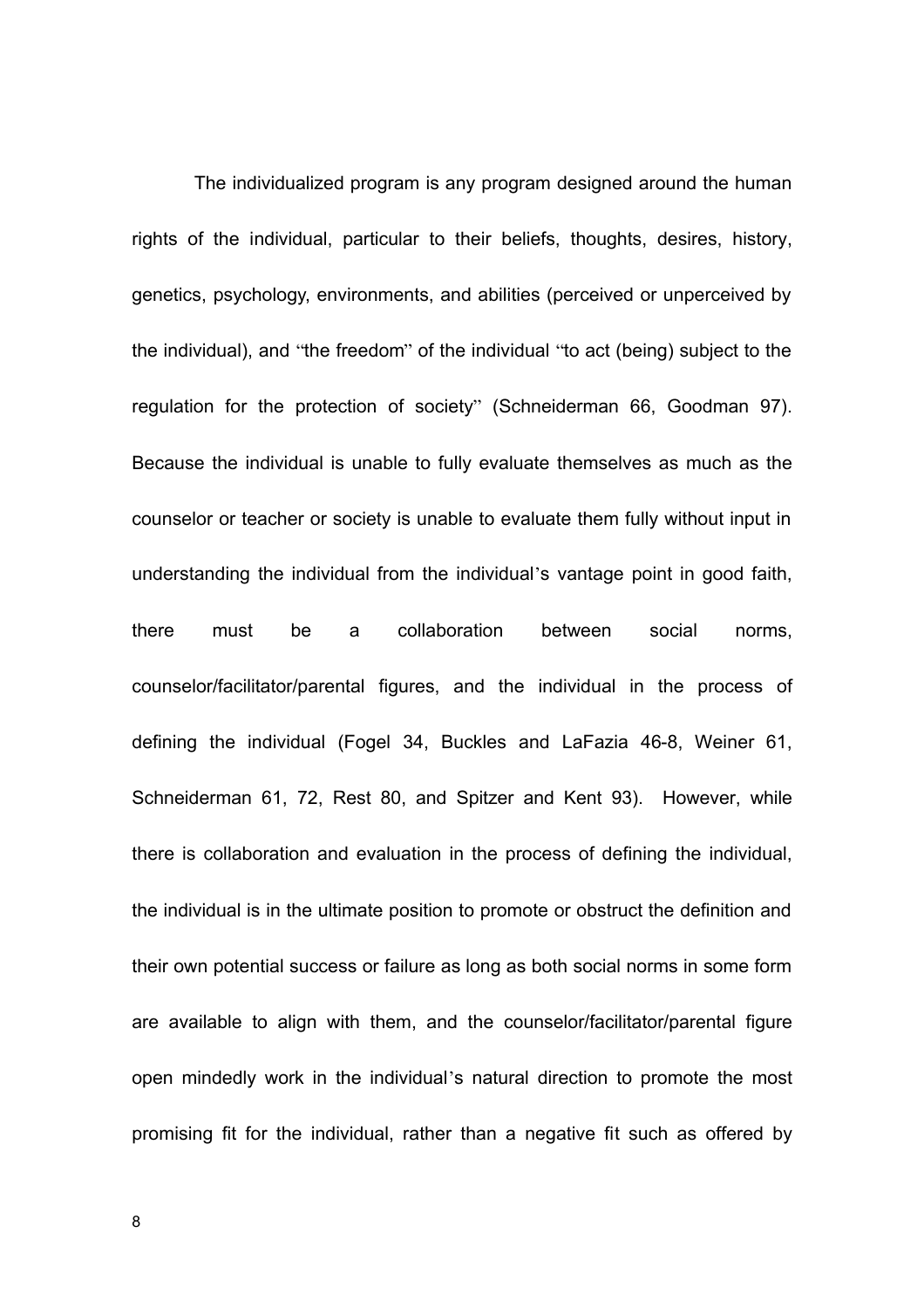gangs (Corey 127, Dewey "Democracy," Whitten et al.). However, institutions or programs must be supportive of both students, or eventual inmates in unfortunate cases, and communities to be able to fit each other in both program process and follow up as well as after program termination (Buckles and LaFazia 49, Barrette 93, Spitzer and Kent 87). As shown in the paper "Child Care for Mothers in Prison" by Dorene A. Buckles and Mary Ann LaFazia, the function of networking and collaboration are fundamental in working relationships that work to make the family functional long term. Further, it is important that individuals have access to information about and ability to interact with the rest of the world (Fleck and Sears 137, Fogel 29, Rest 81).

While many of the above examples are from corrections programs, these examples reflect the results of failure in public educational systems to teach skills conducive for individuals to fit into society when they are young and now further incarceration is necessary to fill in the gaps that were neglected, most often to the impoverished, in educational institutions (Rest 81, 83, Riley et al). This failure by educational institutions takes two primary forms the lack of correlation and networking between teachers, parents, and individuals, and the lack of experience offered through hands on work and second, networking with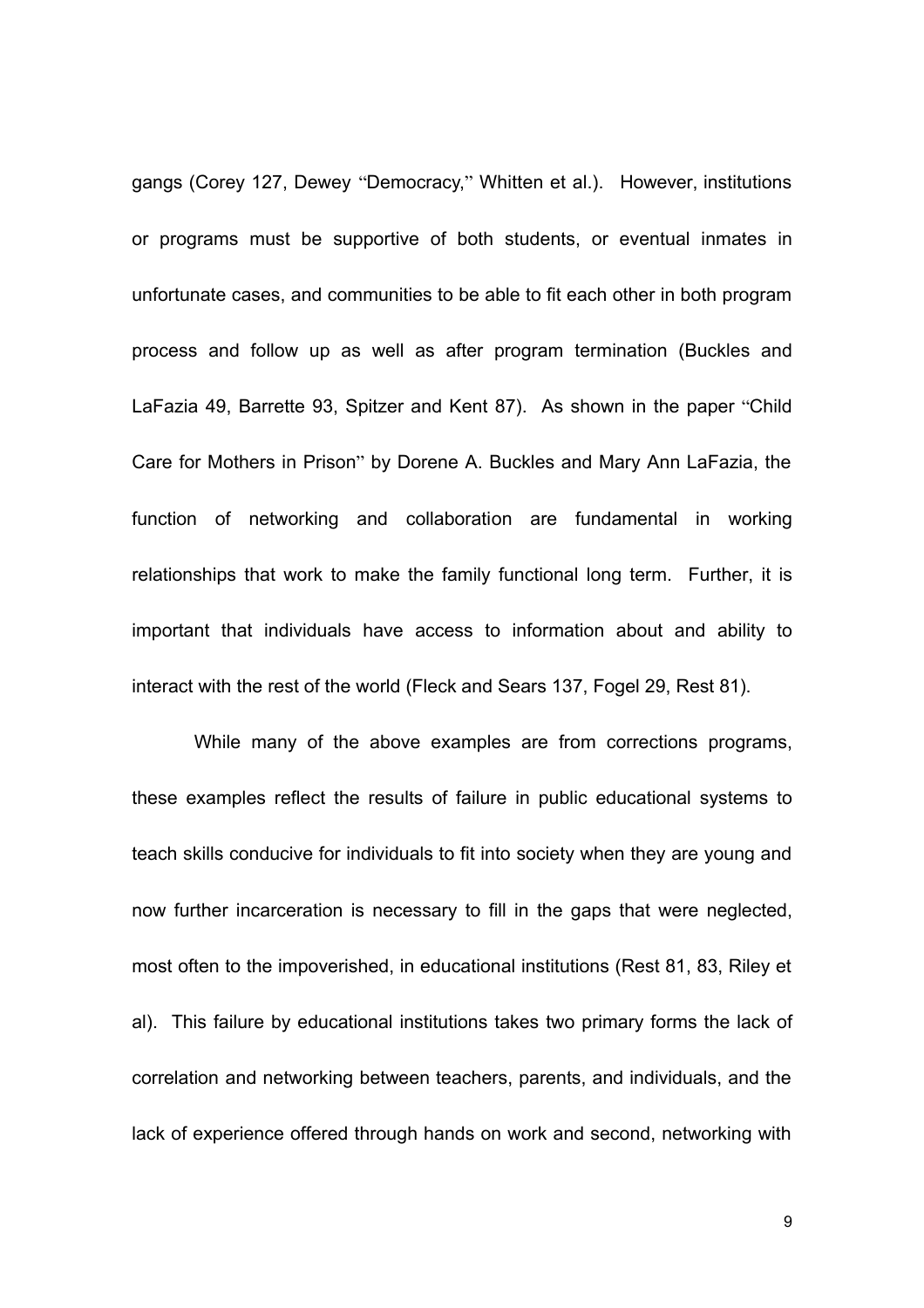community to students, as well as students and parents and teachers as groups, each include skills that need reinforced by the prison system (45, Wolfrom 40, Rest 82, Quinn et al., Walker 54, 58).

First, there is need to examine the deficiencies in communication between teachers, parents, and individuals. While schools, under directives of larger policies are guided toward a general education that is intended to serve the individual in surviving healthfully as part of society, the lack of involvement of parents in the decision and curriculum process causes much conflict in ideals between home and school environments (Haladyna, Kirschmann 89, 91). Lack of parental involvement and awareness is being addressed, by new program attempts by the government and social organizations, in attempt to more efficiently utilize parents as well as communities as resources (Dixon 222). However, though parents and committees of parents can be organized and implemented, and guidelines for curriculum can be mandated there is still need for each individual student, and parent to meet individually for educational service that is supportive in fine detail of each individual's needs and works toward their family's needs similar that of the family counseling function for juvenile offenders and their families (Buckles and LaFazia 49, Shaffer 216-221).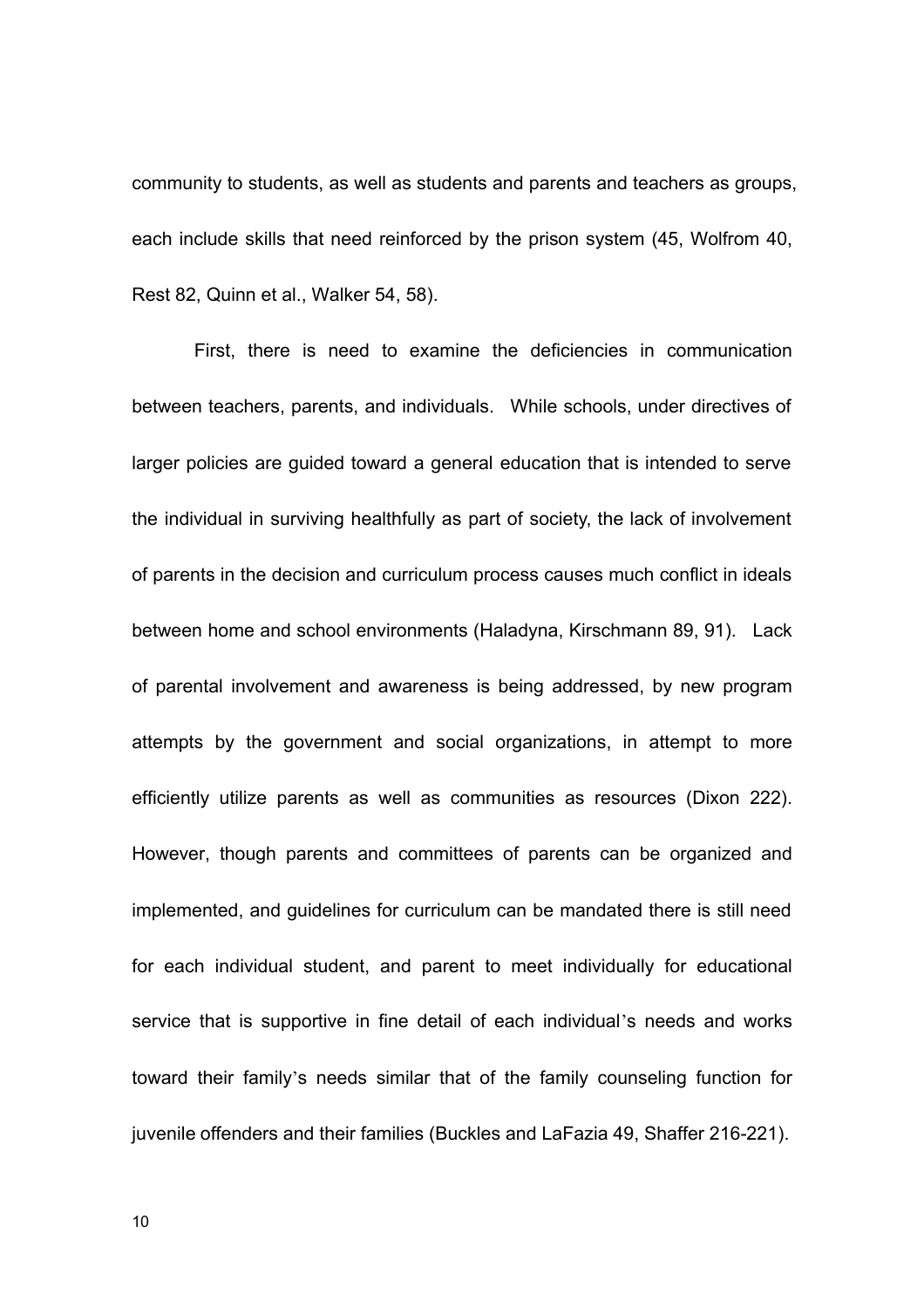Second, individuals have the human right as early preventive education and "remediation programs" become a need of healthful survival as individuals grow older and are expected to function to the expectations of larger social groups in the sense of "social well-being" as described according to James A. Goodman in his use of the World Health Organization's constitution in his article "The Healthy Community: Prospects for the Future" (Goodman 97, Riley et al). Individuals have these rights, due needs of socialization, to ensure them experience in real world contexts that offer them safety to fail before they are placed in communities where if they fail they are likely to be incarcerated. When the rights for individualized educational programs are violated, there are high numbers of retained students who are at the highest risk of dropping out of school, especially after their second retention (Riley et al). Within this atmosphere of education, the facilitator, like the staff of Purdy Treatment Center for Women, have "a duel responsibility for both custody and counseling," custody being relative to learning schedule (Wolfrom 38).

The individualized program, with faithful support of facilitators and fair standards of access and judgment (aware of traditional, cultural, physical, psychological, and environmental limitations, etcetera) works toward assisting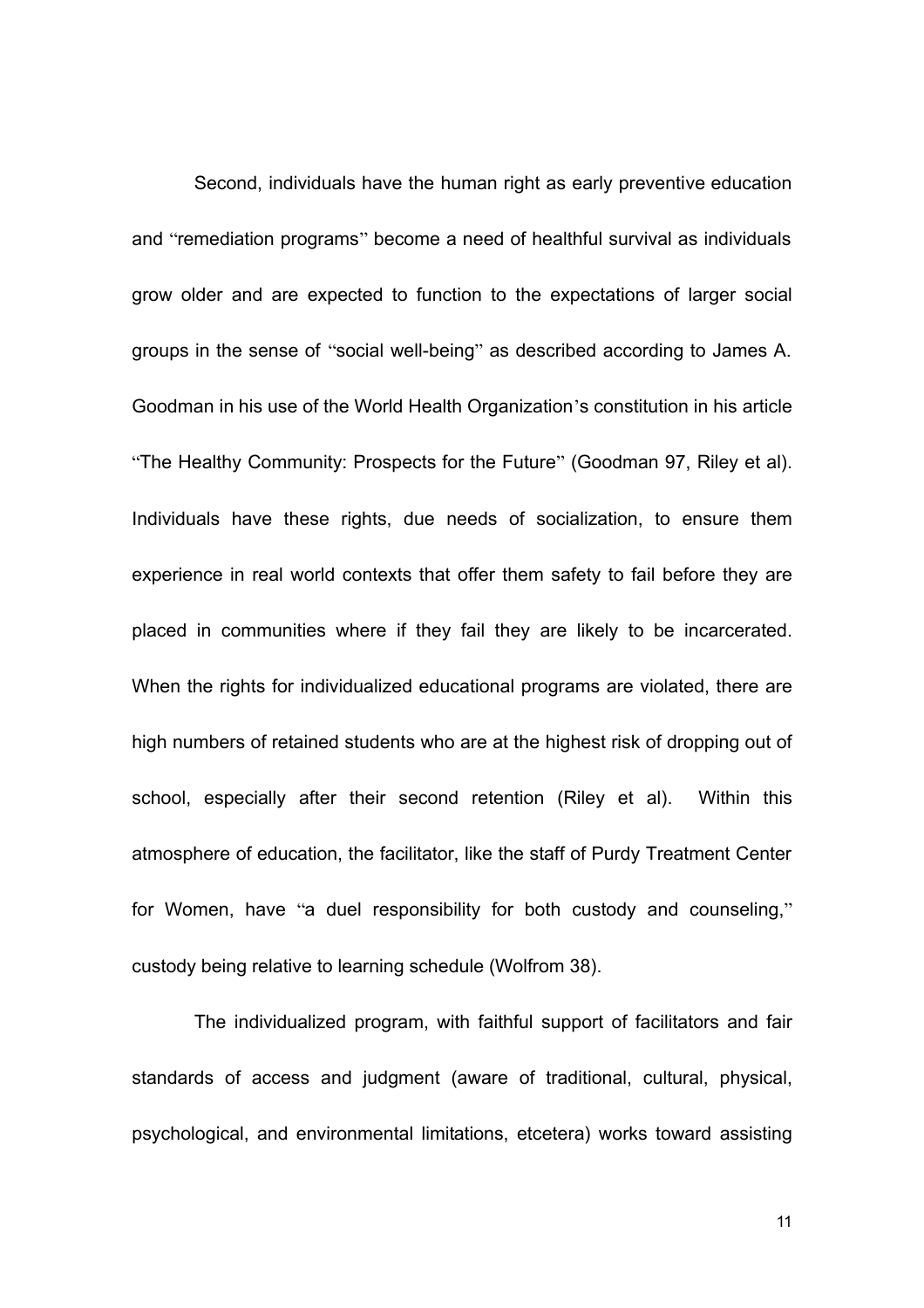an individual to pick and choose (consciously or subconsciously), as they determine, from subject matter, teaching and learning methods and styles, and environments (Corey 120, 122, Spitzer and Kent 93,). This freedom of choice is much the same as Gandhi's view of individuals' rights to navigate their own way through religions and cultures in the world allowing individuals to choose for themselves the parts of each religion that best fits the individual, or in this case choose from all parts of society their best social fit, and offer them opportunity through hands on schooling to adapt the skills necessary for them to develop their fit (Gutek 360-1, Parekh 33, 98, Petty 13-28). While it is important that the individual must be ensured their right to choose the most prevalent subject to be studied, there arises the two following concerns: ability or cultural willingness of the individual to knowingly make this choice, and the facilitators and those who govern over the facilitator, including the individuals' guardians, to accept the choice of the individuals' and the facilitators' willingness and abilities to promote all other subjects along with the chosen subject matter in a diversified curriculum (Dinh et al, Shen and Mo, Trimmer and Warnock). While for the younger students, preschool through age ten, in this research, choosing was natural to them but the older students needed authority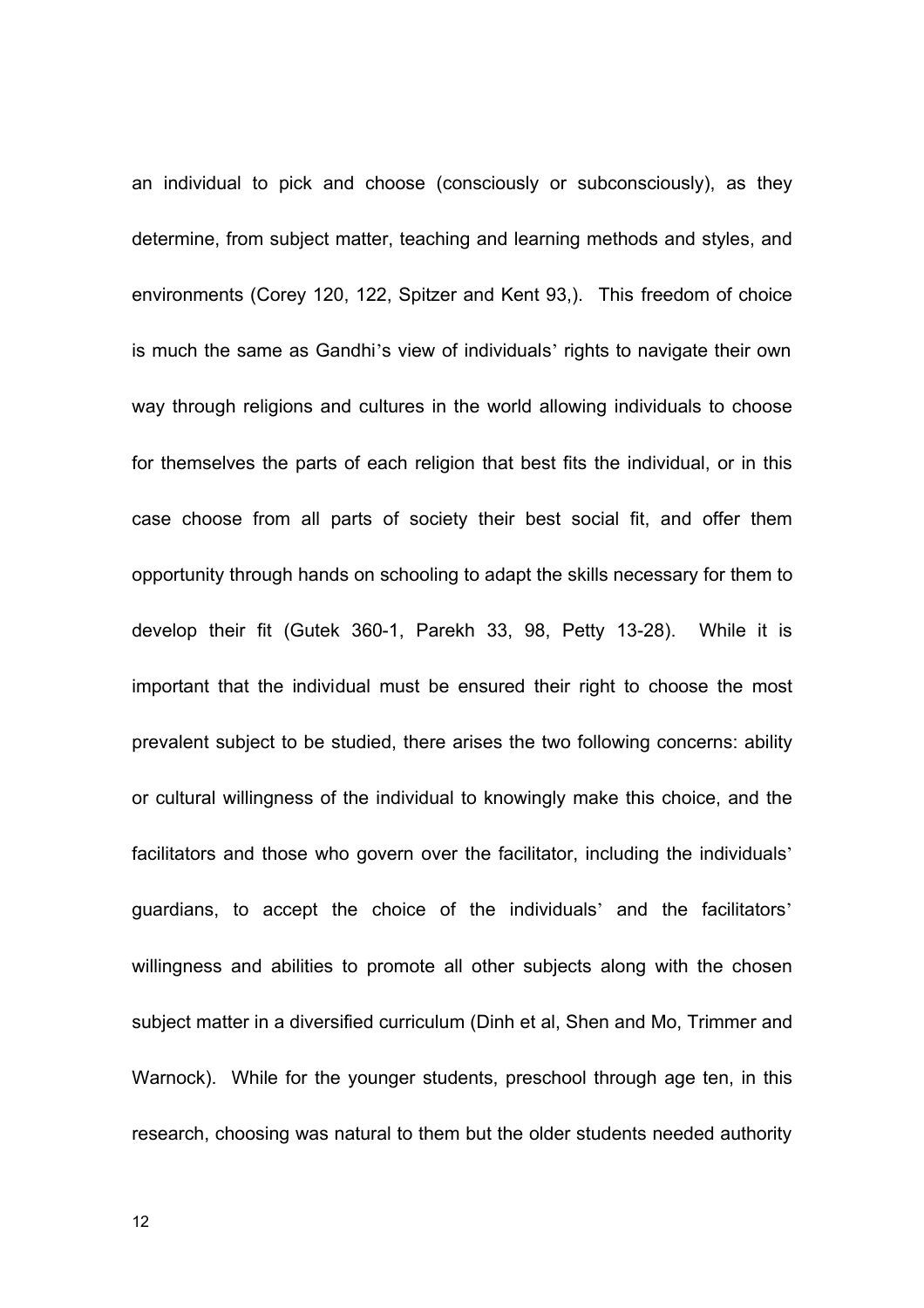or were pedantic in that they either needed a teacher's suggestion or a book to follow (45, Felder and Brent). Further, it is the responsibility of the facilitator and the bodies that govern the facilitator and the individual to ensure their best effort is applied in creating curriculum that bridges between the individual and the individual's probable success in the social structure they are a part. This bridge must be inclusive of many various cultural groups, allowing for continual change in social makeup (Parekh 63). Variation, achieved through collaboration, networks, and experience, in light of the fact that all cultures in human history have changed and continue to change under pressure of evolution, probable survival of the individual demands educational programs that, beyond addressing the natural direction of the individual and the acceptances of society, also culturally enable the individual awareness of cultures other than the individual's own immediate culture so that the individual will be capable of adapting smoothly to various cultural standards, and expectations as they, the individual and the cultures, align and shift alignments as well as environments and technology change, and unexpected events occur (8, Melvin 4). In light of the above, the role of the facilitator in the South Korea research done for this thesis has been to facilitate each of the individuals' in the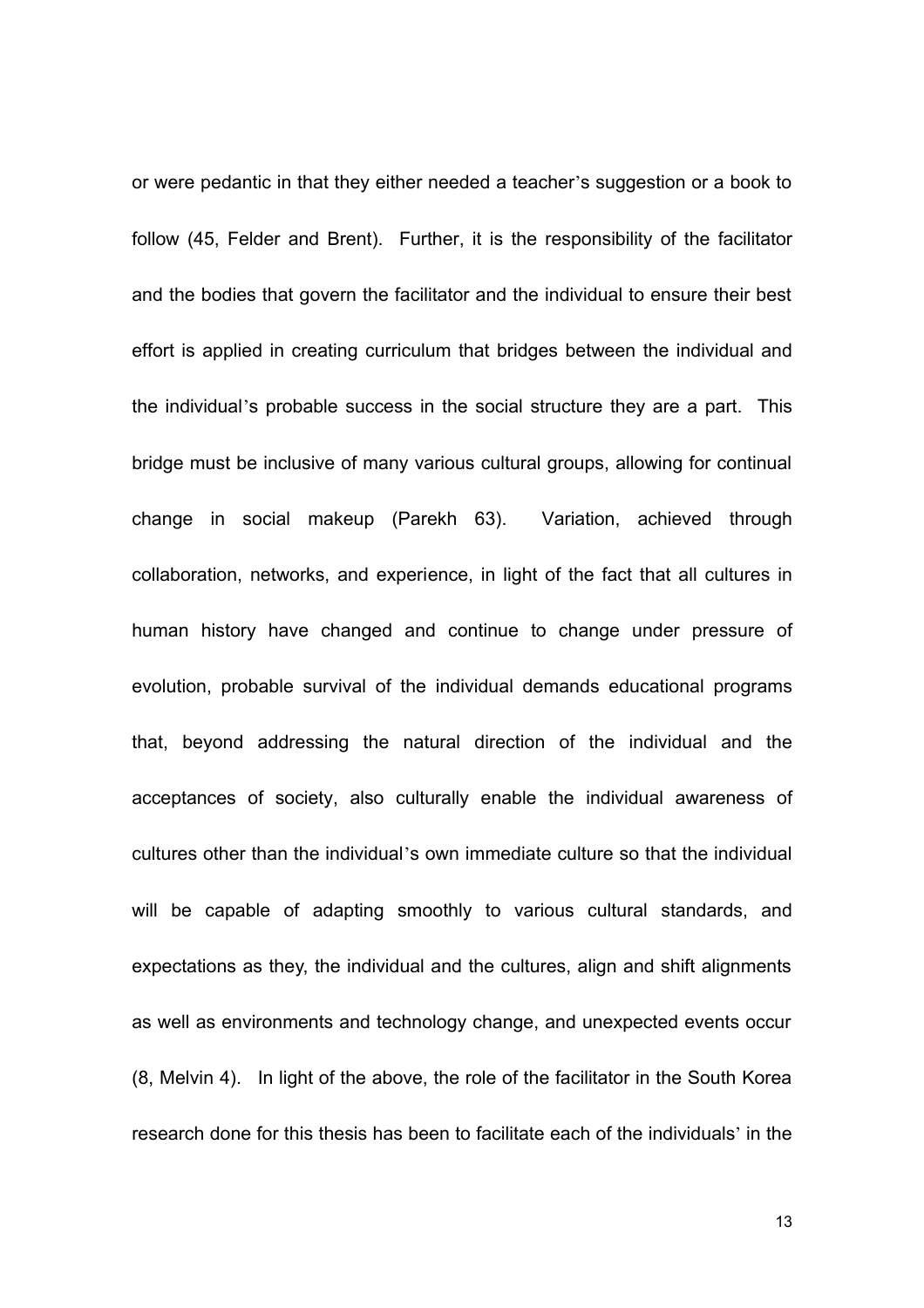program ability, alongside larger social contexts to fit the changing environment and the large number of expectations placed on individual at each level of educational training. Working with both children and adults, much use has been made of the bilingual method to connect both their everyday school/work, home, and institutional lives together through individualized English programs (Nunan 226, Olson). Further, this program has sought to link the desires of parent for themselves and their children into learning programs while incorporating the natural tendencies and desires of the students. Much of this work dealt with collecting information about what students were learning in each setting and tying the information together, as well as communicating with the parents the methods and reasoning behind the curriculum, as "difficult" as explanations of the curriculum are when using a variation of applied learning, especially in light of a culture that has relied so heavily on teacher centered classrooms (45). Also, in adult groups, the program has worked with parents in each private homes, private institutions, public schools (teaching teachers), and in company English training classes to assist adult learners to link their English needs at work with their everyday lives, including family, personal interests, and business. Much of the work with these groups included teaching techniques of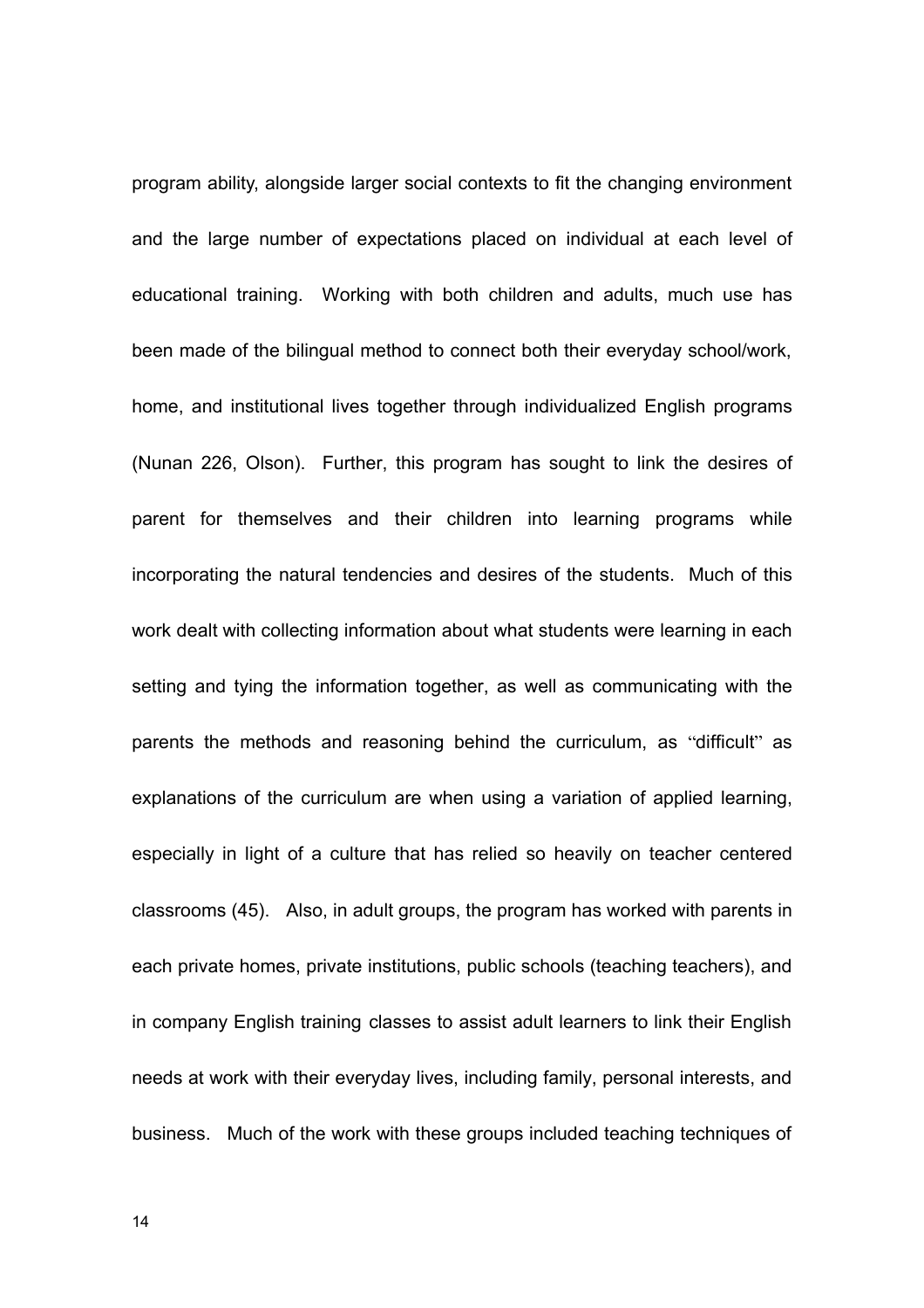teaching to parents, that could be used with their children, employing study materials of personal interest such as stories, television shows, movies, and computer web site information where new learning experiences were available, and use of business related work such as business correspondence, resumes, workshops, memo writing practice, and policy making skills. The work with adults was extremely important because their attitude toward school and learning had a tremendous affect on younger students (the older students' children) (Shaffer 220-1). There are programs being designed and implemented for training adults in early parenting and students having difficulties but these programs only focus on identified individuals (Riley et al). Unless, the cultural norm develops to help all people through these types of programs there will always be a psychological stigma toward help and many will continue to fall through the cracks (Felder "Learning," Liu and Li, Sharf 440). As well, there will always be individuals who are identified as needing help, by these above mentioned programs, too late, perhaps even after they have committed devastating acts of a violent nature, and while no events of a violent nature can be tolerated if the most fundamental human need, safety and security, is to be maintained, the lack of safety and security will undermine the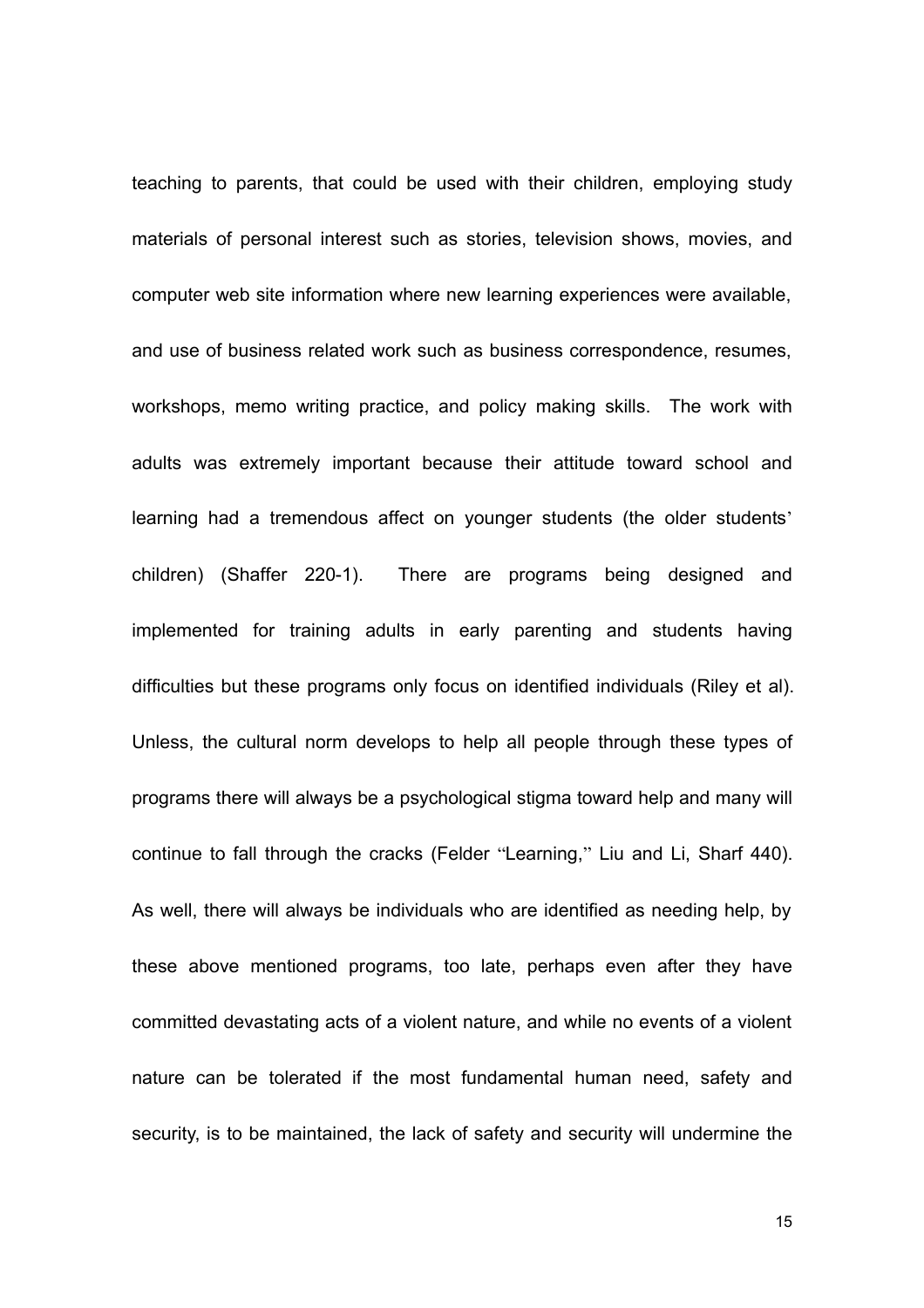potential growth of all of society (36, 37, Boeree "Maslow," Wagner). Instances of this safety being undermined are the Columbine shootings and the shooting in the German school, both committed by individuals who fell through the cracks of public education without notice of their needs for individualized help (1, 54). Each of the skills assigned to each the children, and adult students mentioned above aimed to offer them safety and security, and tie their work to others in larger contexts, placing an expected element of experience upon the student outside the classroom.

This research project worked to network the students, through having them design projects directly and in direct networks with other children and indirectly through networks with adults to allow all students' work to assist other learners with the material chosen by each particular individual, developed materials later offered to other students as optional topics of study. This often inspired students to take interest in new subjects, mostly because many of the children, age six to thirteen, opted to create games using their curriculum and most of the younger students being overworked by various institutional demands wanted to play games more than study. Here it must be noted that the nationwide statistics for children attending "hagwons" was "two out of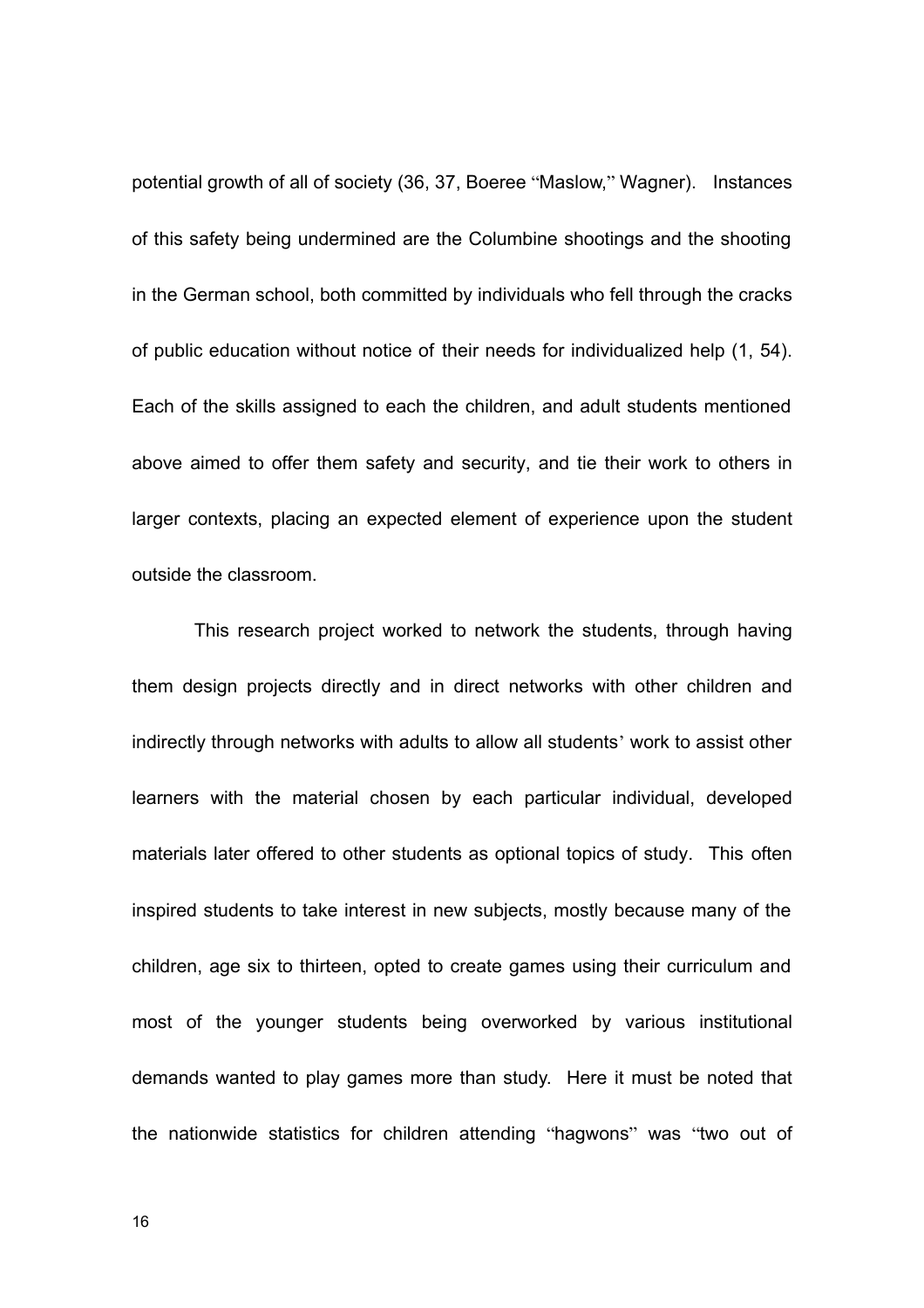three" according to a survey done by the KTU, a study which supports student's being reluctant to attend hagwons without parental pressure (2, Haladyna). However, the children students in this research group often attended three or more academies or private tutors every day, seven days per week, and some students rarely missed class even for major holidays. This is further shown, in defiance of the statistics released, in "Lessons in Learning," by Yoon Suh-Kyung, where this writer tells a version of a well known saying, "sleep two hours a day, get into Seoul National, sleep three hours and you'll go to a so-so university, four hours of sleep and you'll flunk the exam (Yoon). Of course, the research group for this paper was primarily located in Daechi dong, Seocho dong, Songpa dong, and Dogok dong, which are known to have the largest number of private institutions, the largest amount of the nation's wealth, and the expectation that by sending these children to multiple study programs each day, the children will be accepted to either schools abroad or the best universities in South Korea (21). The practice of extra lessons in South Korea, before and after school has done little more than cause a frenzy to attain more and more expensive education and offer students less and less time to develop their social skills (Feeney 178-9). In light of the situation of South Korean schools,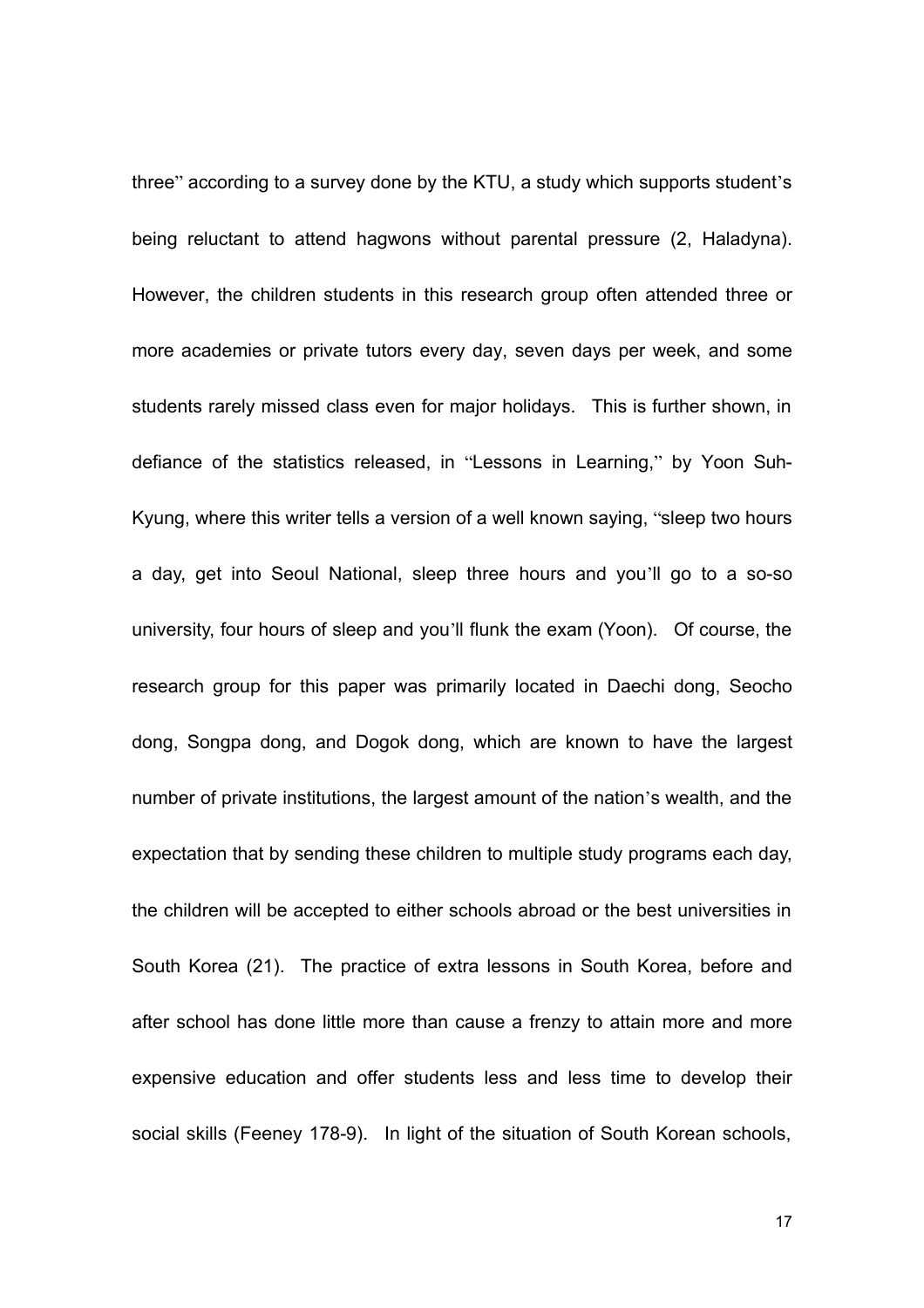the idea of such morning and evening programs being introduced to the American system of education are highly risky and are likely to offer the American school system similar troubles as they have created in South Korea (Riley et al). Ironically, as the research for this project continued and the Korean financial crisis ended, the number of wealthier families from Gangnam (the same area as the four dongs mentioned above) began sending their children abroad more frequently and for longer and longer periods of time. As the wealthier students traveled abroad, the traveling students would often introduce new students into the program. Many of the newer introduced students in the program had economically less means and their foundations of English were much less developed (Lee Joo-Hee "Students"). Through negotiation, young students and the facilitator agreed to a basic structure of creating games or activities, playing or using other individuals' designed games or activities and then working, student and facilitator as a learning team, to improve the games and activities of others to meet the learners' specific needs. All of the games and activities included reading, writing, and mathematics in playing them, and multiple skills such as design, cutting, pasting, reading, writing, math, etcetera in visualizing, conceptualizing, and implementing their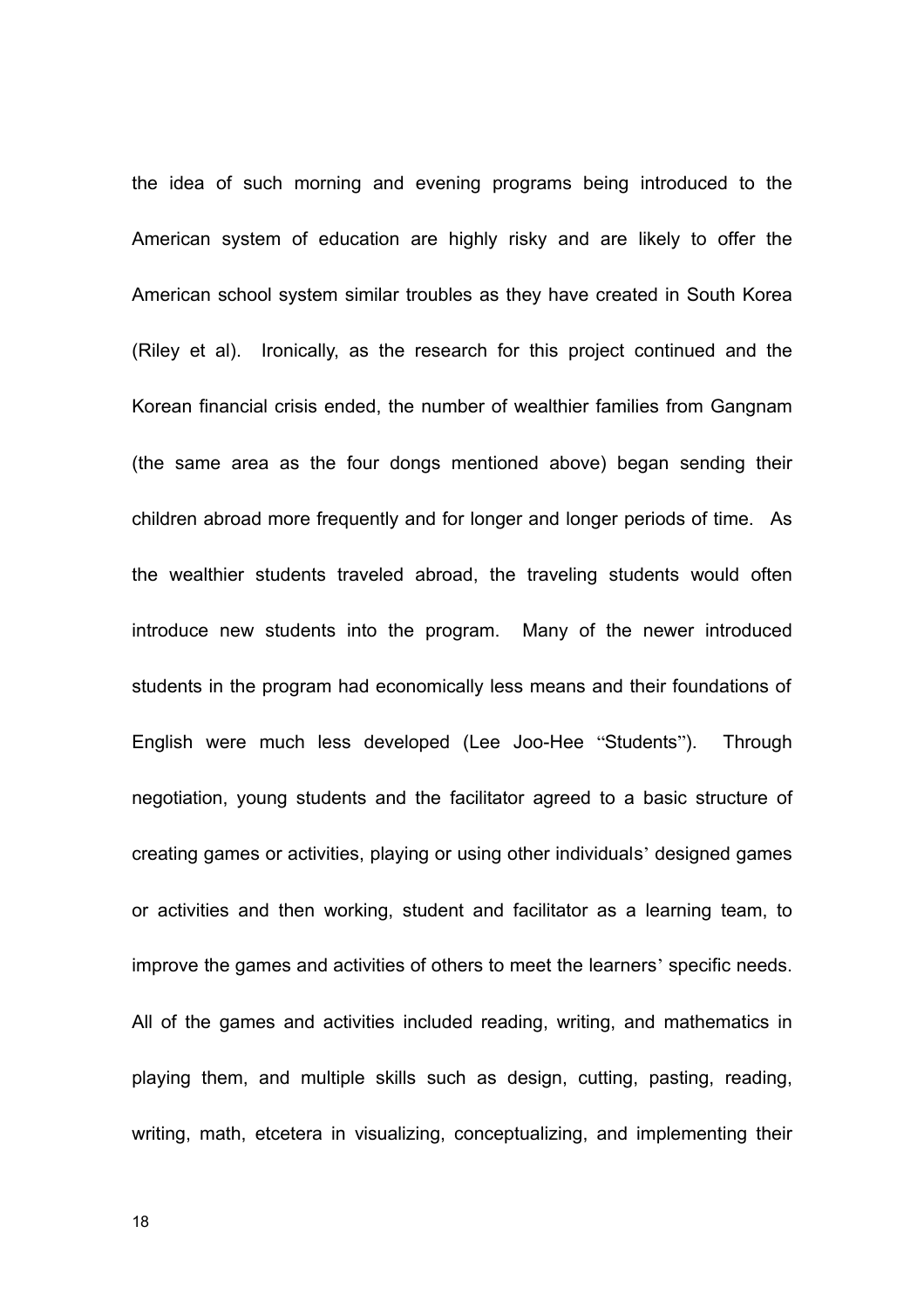plans to include distributing the materials to their school peers, parents, and siblings (46).

On the other hand, the older students, age thirteen through fifty, were not interested in direct creation of games or projects. With these older students basic structure was agreed upon to utilize information important to them in creating exemplars, scenarios, and vocabulary/idiom lists that would be of value to other learners in the network. Exemplars most often consisted of students' writing personal responses about topics of interest that they chose. Theses writings were corrected with red pen by the following class. A copy of the writing was retained by the facilitator and distributed to other students (with permission of the author) for use as exemplar, especially in cases where students were resistant to try due fears of failure, even though the exercises were not graded and were evaluated based upon previous work of their own (Petty149-50). Second, the open conversation between students and facilitator about student selected issues of interest was useful in allowing the facilitator to collect both conversational problems with vocabulary and idiom use, which could be typed into examples and distributed to student groups. The collected samples were also used in part to evaluate the students' awareness or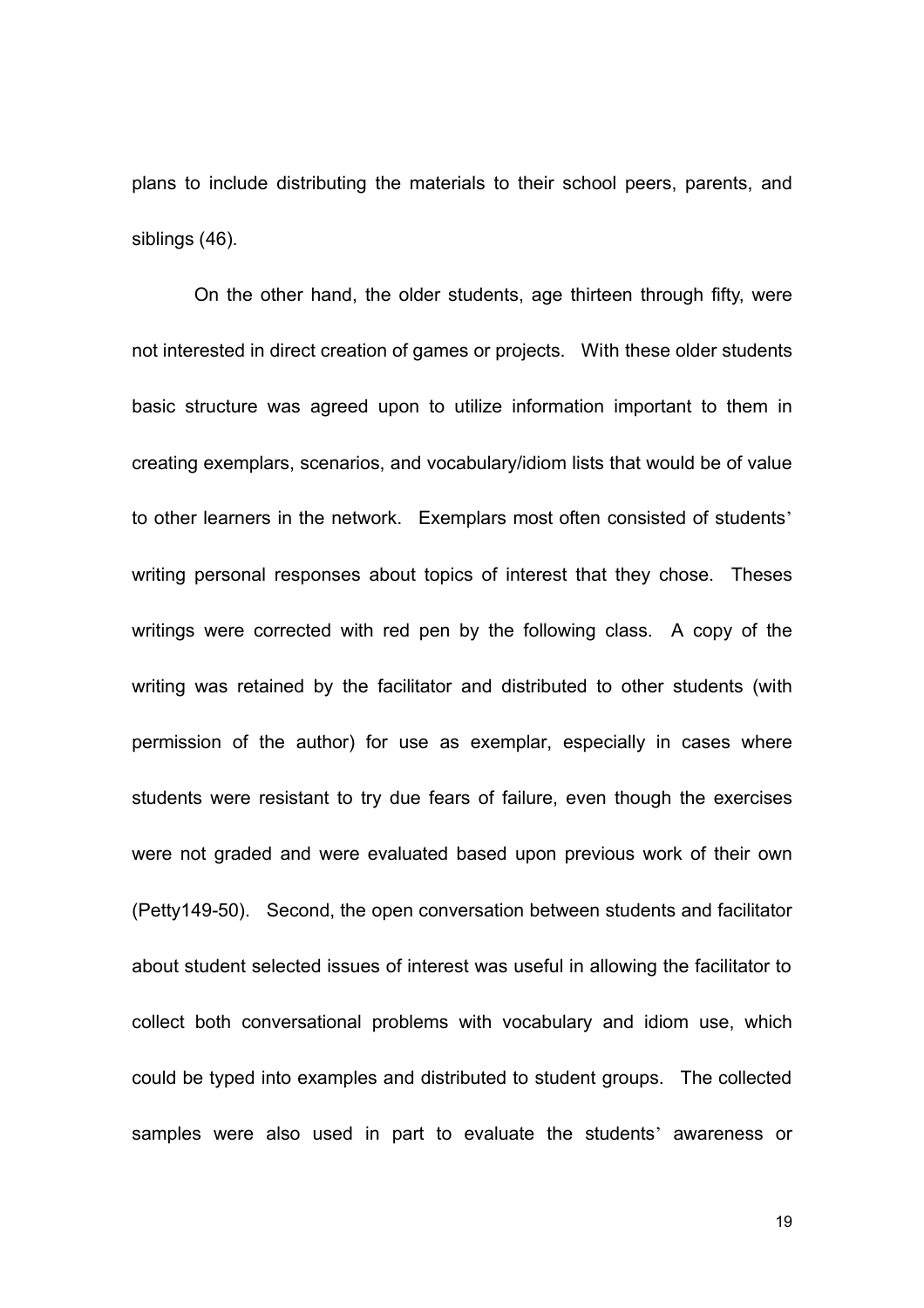relationships between their spoken and written words. The actual sentences of the students were changed when typed into exemplars for distribution so that trust of confidentiality and privacy between the student and facilitator would not fall into question (Feeney 165).

During discussion, the facilitator would take notes to use later for creating scenarios, such as problems faced at work and at school, that other groups would have to problem solve through as a group, and allowed for natural role playing, as the facilitator played the role of guide, like in the game Dungeons and Dragons, and as the students became more proficient, the teacher could role play and one of the students could take the reigns as guide (Sharf 345).

In these ways the adults networked and collaborated through the facilitator as a hub indirectly while the children took more personal interests in each other and with permission of parents were allowed to e-mail each other or send private letters to each other by way of the facilitator. These networking and collaborating projects were intended to give the individuals a common foundation upon which they could build relationships if they chose to pursue relationships with other students as well, the curriculum was multicultural and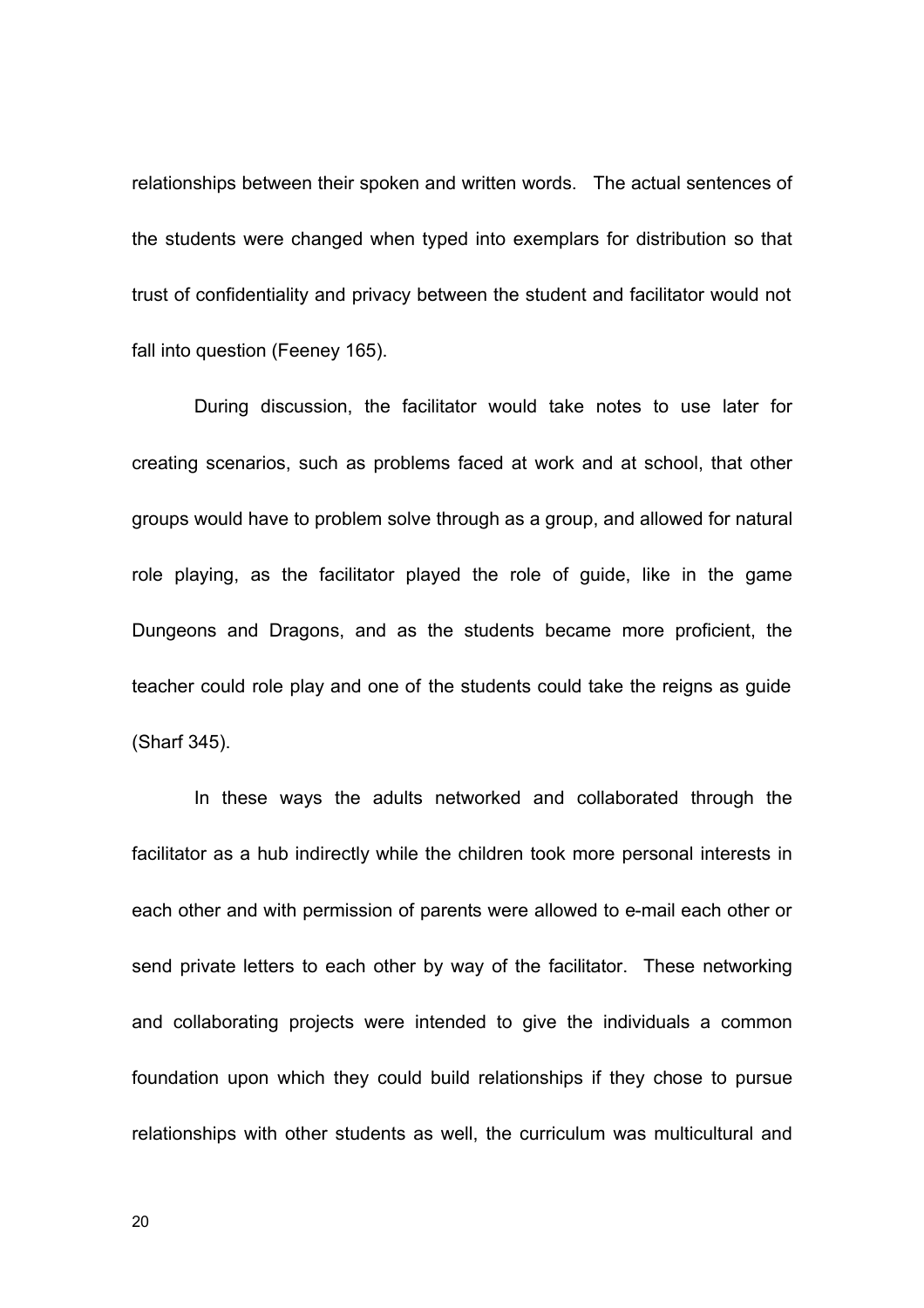multi-subject to allow for a broad base of knowledge that would allow the individuals in the program to better find fit with individuals not involved in the program using either medium of language English or their native Korean, similar the program at Keimyung university or the situation an individual would face when meeting strangers, especially when abroad, in a country where the target language is the primary language (Choi Yong-Gi).

Individuals belong to many groups ranging from family, school, work, community, State, nation, and globe (Clifford 64). Each of these groups have sub categories with which the individual is able to identify positively and of which they (the individual) adopts their views, practices, and expectations of the group as its own and adapt their lifestyle accordingly (Clifford 64, Schaffer 52). In a world where external forces and necessity to relocate continue to increase, there is great need for individuals to be able to understand and appreciate their native culture alongside various other cultures (Dicker, Lee Sang-Bok, Negroni, Suinn). The need to retain one's culture heritage is further seen where offspring of the immigrated or those who send their children abroad to attain skills that better ensure their child's long term healthful survival return to the country of their origin and seek employment (Bang). This understanding must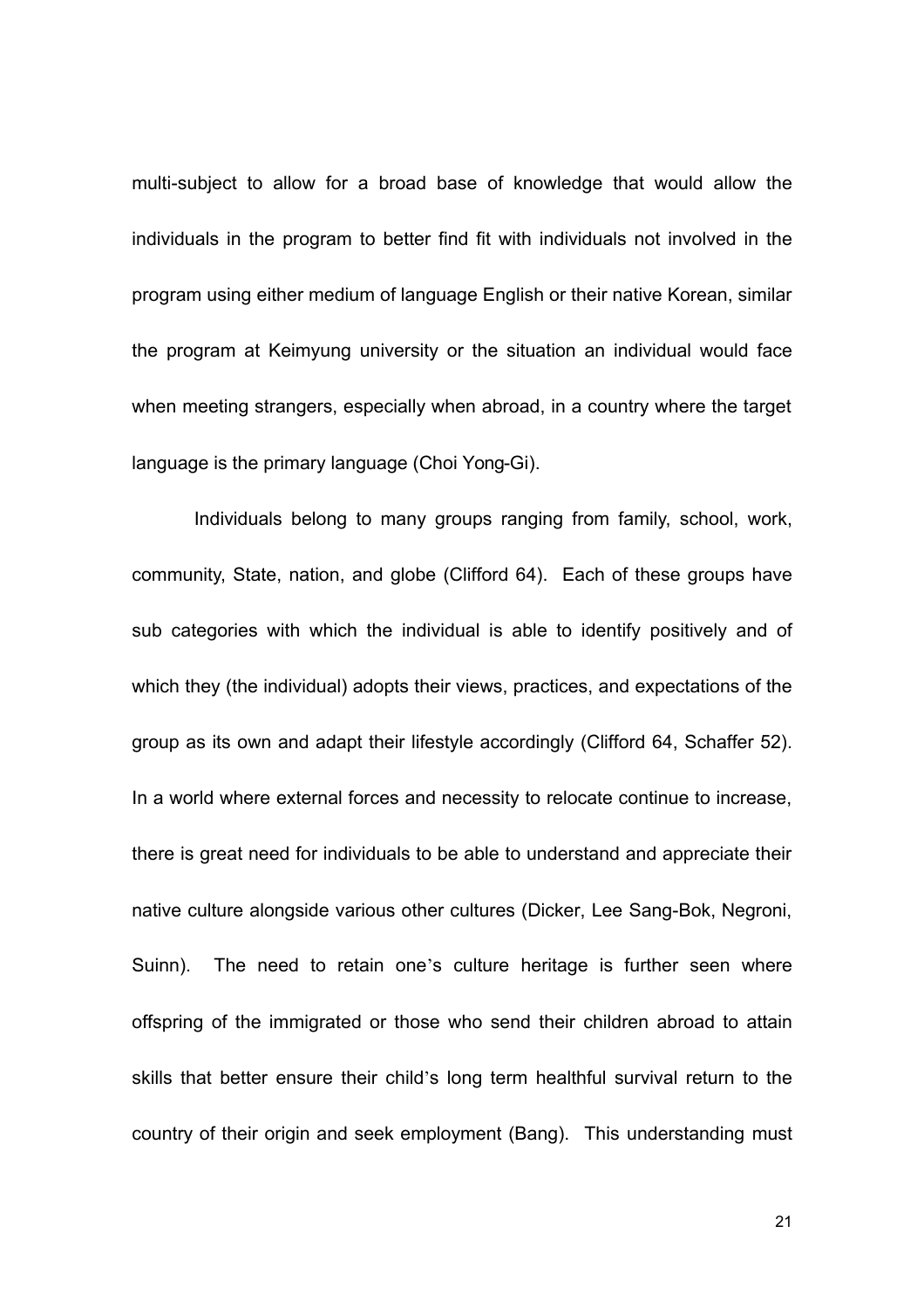allow subsequent generations to identify with their parent culture as well as allow individuals to adapt to new cultural inputs from their parent culture as well as various other cultures (Usher et al. 18, 33-4). While Korea has been homogeneous for so much of its history, it now faces many problems with retaining its traditions, cultures, and environment, whereas the United States has been so long removed from its ancestors in large part that many Americans no longer identify, other than in genetic name to their ancestors, this can be seen in a study of Koreans self perception of Korean-ness taken in the United States and in that many traditional foods from various cultures the world over are incorporated in American life even by way of fast food, such as Chinese, Mexican, Indian, and many others (Pinkerton, Lee Sang-Bok, Suinn). Expanding upon the evolutionary pressure placed on traditions, cultures, environments, and generations one can look at the changes in cultures to anticipate cultures through "fair inquiry" and how they have been greatly influenced by invasions by cultures exterior them in this age of globalization (Clifford 73-4, 87).

In the modern world there are several influences that create gaps between the individual, their parental cultures, and the cultures which they must